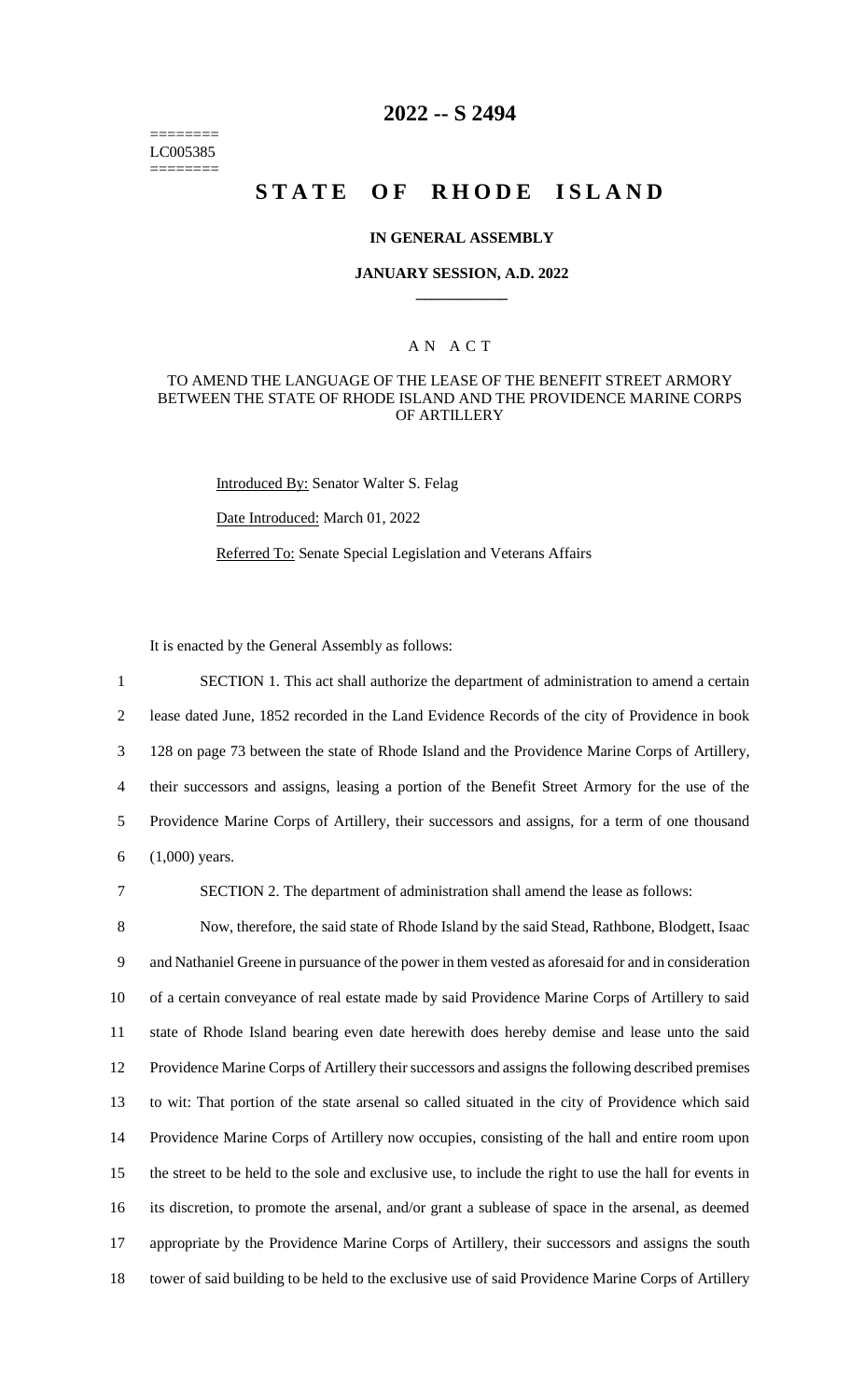1 their successors and assigns as a flag and storage room and for other purposes.

2 SECTION 3. This act shall take effect upon passage.

======== LC005385  $=$